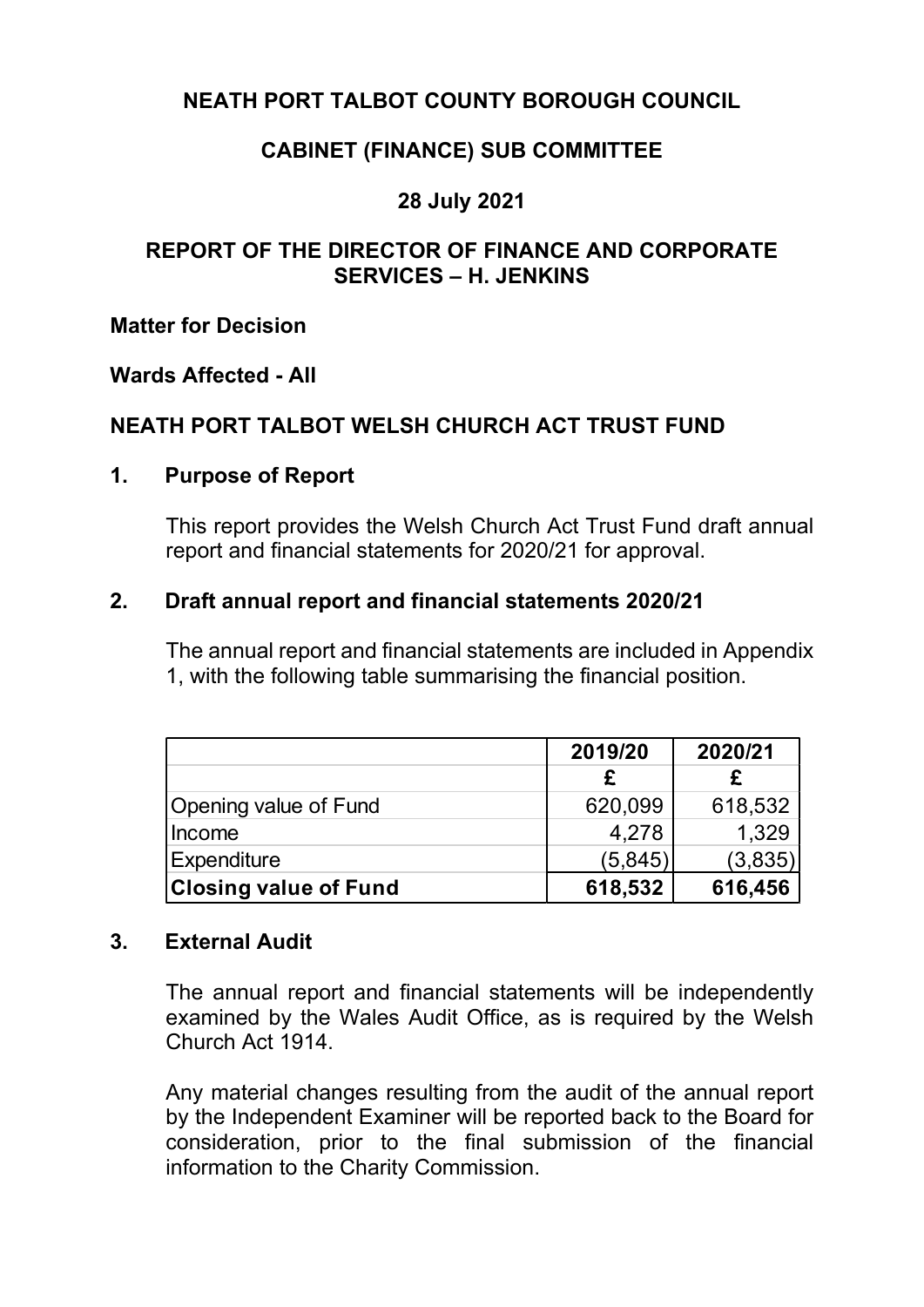## **4. Consultation**

There is no requirement under the Constitution to consult on this item.

#### **5. Recommendations**

It is recommended that Members:

- Approve the draft annual report and financial statements for the year ended 31st March 2021.
- Agree that the draft annual report and financial statements are submitted to the Wales Audit Office for independent examination.
- Approve the submission of the accounts to the Charity Commission, if no material changes are identified by Wales Audit Office.

#### **6. Reason for Proposed Decision**

To approve the draft annual report and financial statements for the Welsh Church Act Trust Fund 2020/21.

## **7. Implementation of Decision**

The decision is proposed for implementation after the three day call in period.

#### **8. List of Background Papers**

Welsh Church Act Trust Fund accounts and working papers Charity Commission guides and accounting practices

#### **9. Appendices**

Appendix 1 - Draft annual report and financial statements.

## **10. Officer Contact**

Mr Hywel Jenkins – Director of Finance and Corporate Services Telephone 01639 763251 email: [h.jenkins@npt.gov.uk](mailto:h.jenkins@npt.gov.uk)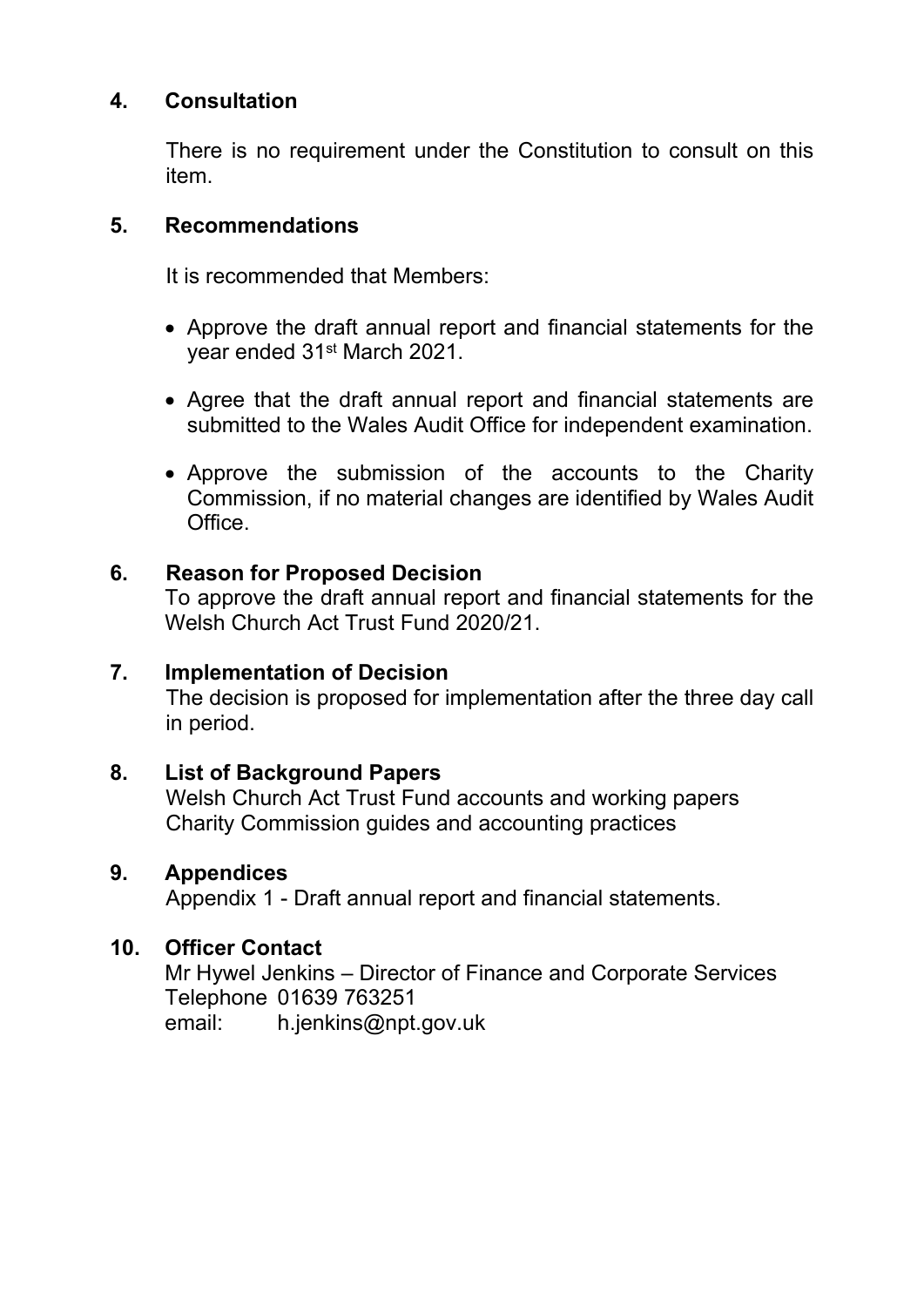## **NEATH PORT TALBOT COUNTY BOROUGH COUNCIL**

# **WELSH CHURCH ACT TRUST FUND**

**DRAFT**

# **ANNUAL REPORT AND FINANCIAL STATEMENTS**

**YEAR ENDED 31ST MARCH 2021**

**REGISTERED CHARITY NUMBER: 1076440**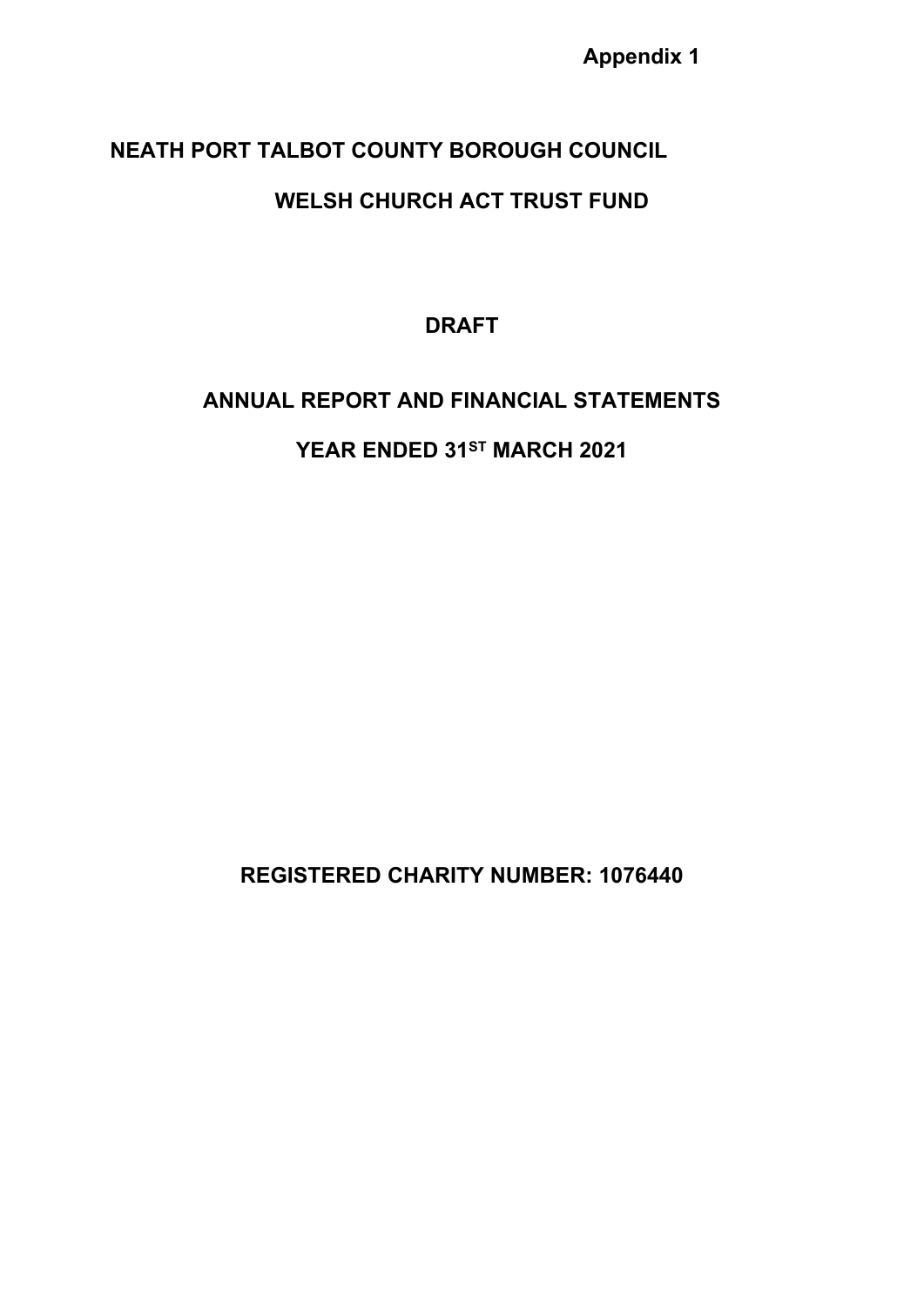## **Neath Port Talbot Welsh Church Act Fund**

#### **Report of the trustees for the year ended 31st March 2021**

The trustees present their annual report and financial statement for the charity for the year ended 31st March 2021.

The financial statements have been prepared in accordance with the Statement of Recommended Practice: Accounting and Reporting by Charities preparing their accounts in accordance with the Financial Reporting Standard applicable in the UK (FRS102), the Charities Act 2011 and UK Generally Accepted Practice as it applies from 1<sup>st</sup> January 2015.

#### **Objectives and activities**

The purpose of the Fund is to receive grant applications from charities or voluntary bodies which are based in, active in, or provide significant benefits to some or all of the residents of the Neath Port Talbot County Borough area.

The Fund furthers its charitable purposes for the local public benefit through its grant making policies which cover the following areas:

- Educational
- Libraries, museums, art galleries, etc.
- Relief of poverty
- Advancement of religion
- Other purposes beneficial to the community
- Relief in sickness
- Welfare of elderly persons
- Social and recreational
- Aesthetic, architectural, historical and scientific matters
- Medical and social research, treatment, etc.
- Probation, etc.
- Visually impaired or blind individuals
- Emergencies or disasters
- Other charitable organisations whose purposes are consistent with the provisions included above.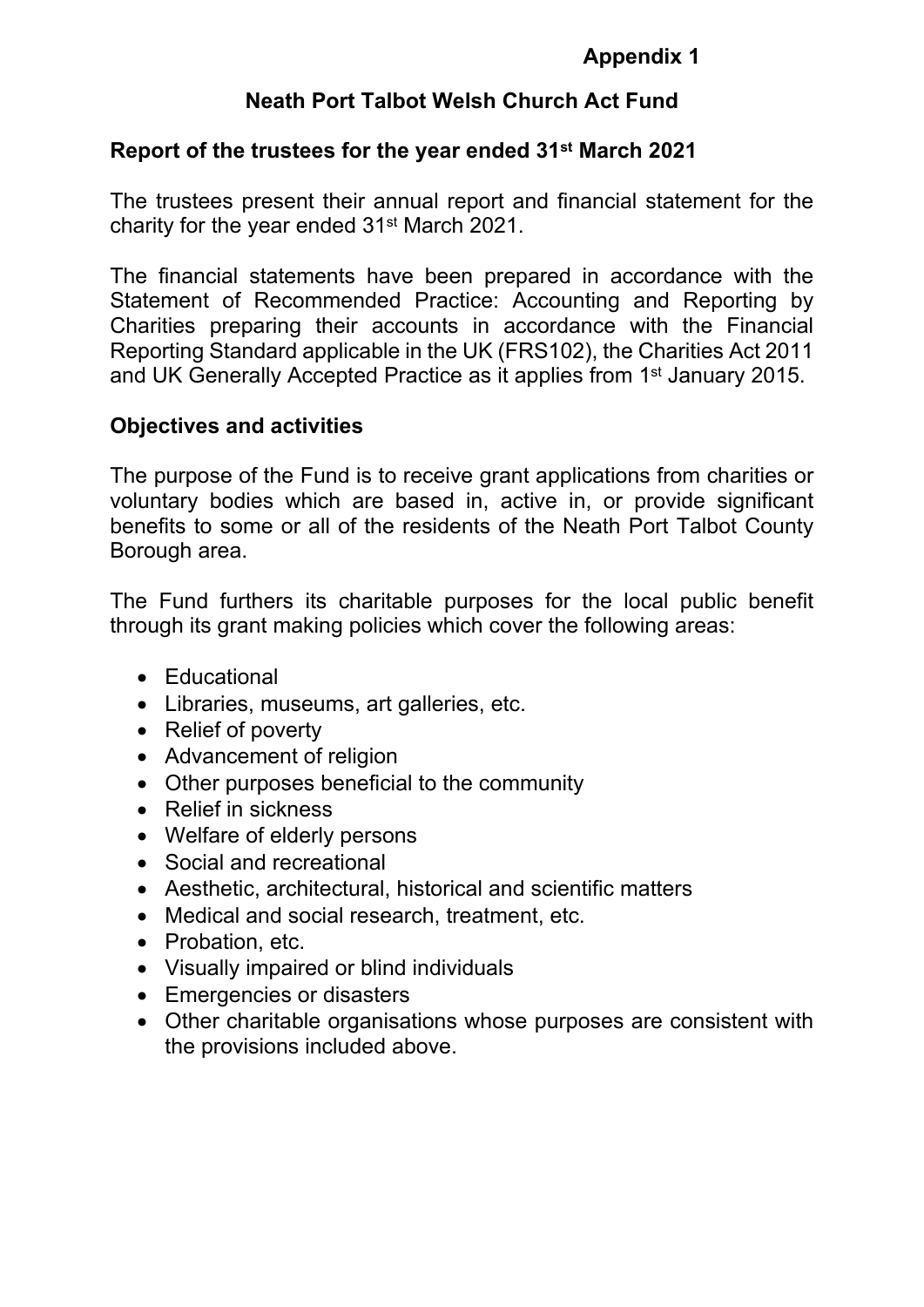## **Grant making policy**

## **Welsh Church Act Fund Guidelines for Grant Applications**

- a) Each application will be considered on its merits.
- b) Grants will only be awarded to charities and voluntary bodies which are based in, or active in, or provide significant benefits to some or all of the residents of the Neath Port Talbot County Borough area.
- c) Grants will only be awarded to individuals in exceptional circumstances.
- d) Grants will not normally exceed £1,000 and in exceptional circumstances £4,000 per applicant and successful applicants will not normally be reconsidered for a further grant within 3 years of the date of approval of the last grant.
- e) Grants will have a time limit for the take up of said grant of two years from the date of approval.
- f) Grants will not normally be awarded where the service could be dealt with out of the annual budget of the Council's service Committees activities or by other public bodies.
- g) Grants will not normally be awarded where they would commit the fund to regular annual payments nor will recurring annual expenses be supported.
- h) Grants will only be made out of the income of the fund, preserving the Fund's capital assets.
- i) Priority will be given to applications which are of significant benefit to the Neath Port Talbot County Borough area.
- j) Grant aid will not normally cover the full cost of a project/proposal and normally will be approved at 25% of actual costs incurred up to the maximum as outlined in condition (d) above. The grant of £4,000 will only be approved where expenditure exceeds £50,000.
- k) Organisations assessed as being able to meet the cost (e.g. by size or nature) are unlikely to receive any grant aid.
- l) Grants towards work of a structural nature will only be considered where: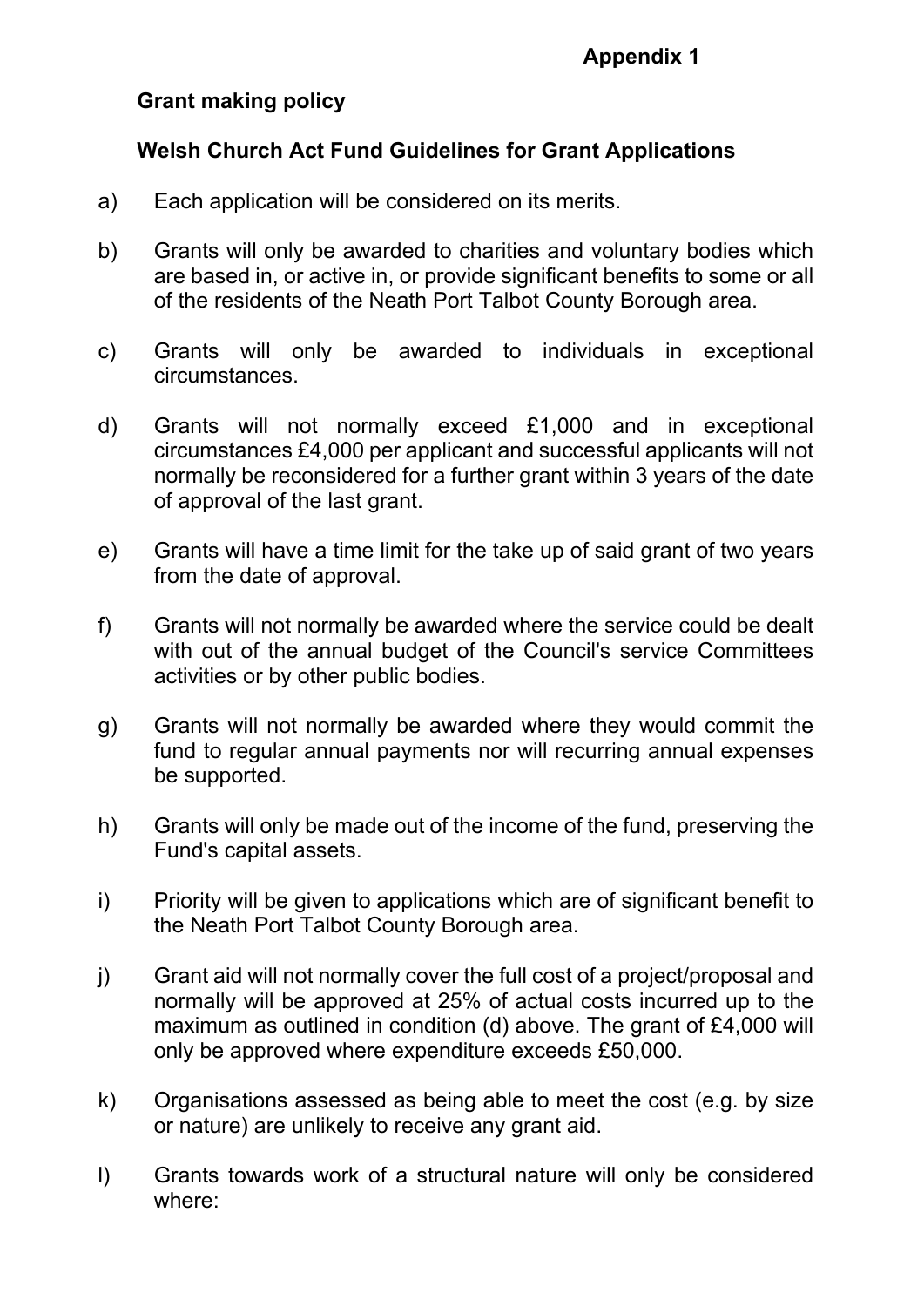- there is evidence that a professional assessment has been made of the works;
- the applicant organisation can demonstrate that there is no other impediment to work proceeding at an early date (e.g. planning permission).
- m) In the case of Churches and Chapels grants will only be approved for the repair of the fabric of buildings which are more than 50 years old and of the highest architectural and historic interest. Church halls, however, where available and used significantly by the public for nonreligious purposes, will not be subject to these criteria.
	- n) No retrospective applications are considered.
	- o) The Panel will take into account the Church membership and the normal size of the congregation.
	- p) In the case of students undertaking further Education courses, contributions towards the costs of individual instruments or pieces of equipment etc., will be made as follows - 50% of all costs over a threshold of £2,000 up to a maximum grant of £1,500.

#### **Grants awarded**

The Fund has paid out or committed the following grants:

| Year<br>approved | <b>Name</b>                                     | <b>Purpose</b>                   | <b>Payment</b><br>made |
|------------------|-------------------------------------------------|----------------------------------|------------------------|
| 2020/21          | <b>St Davids Church</b><br><b>Building Fund</b> | Costs towards a new flat<br>roof | 1,000                  |
|                  | Total grants paid during year                   |                                  | 1,000                  |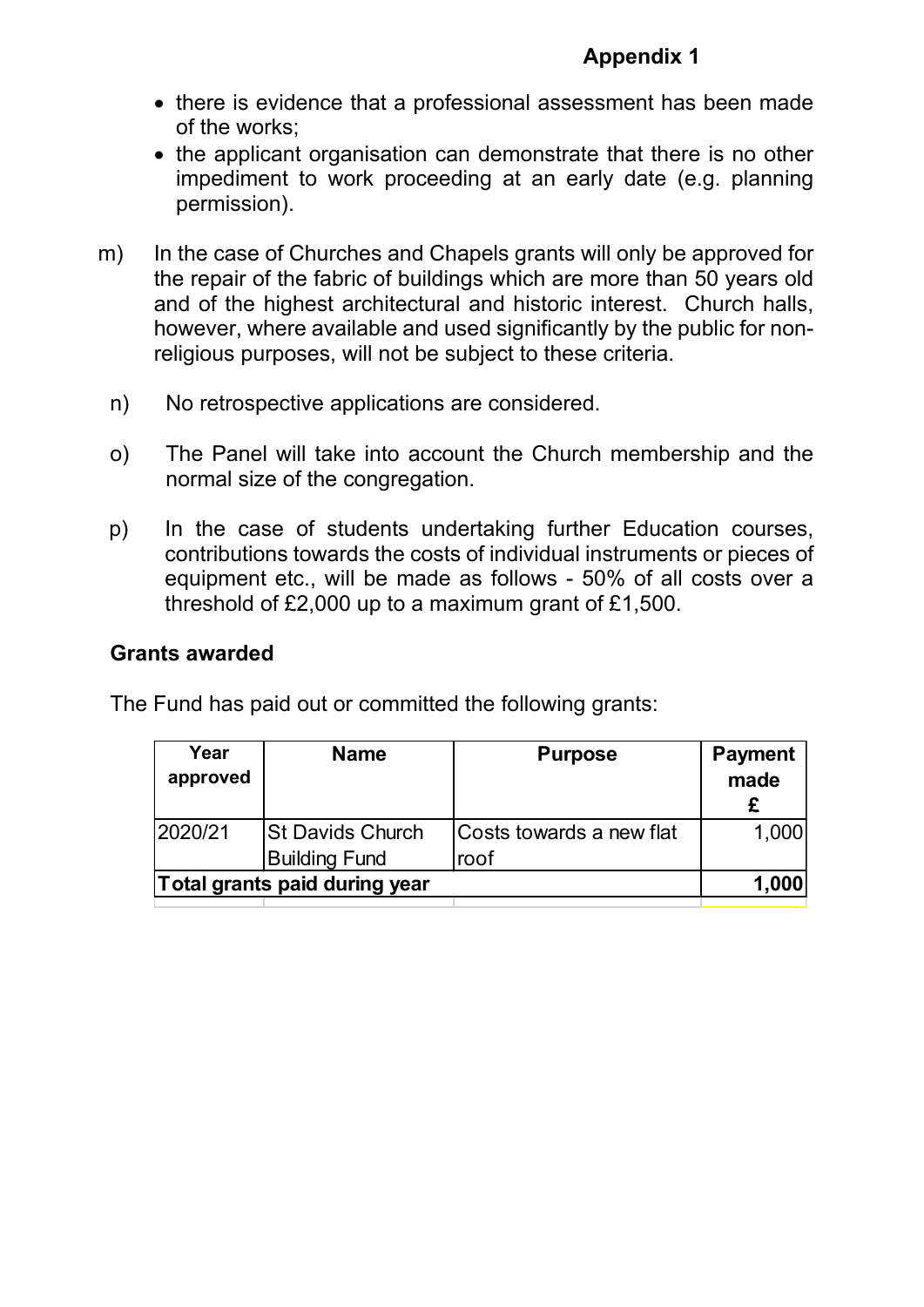| Musica Rediviva                                                       | Church organ manuscript                                                                                     | 4,000 |
|-----------------------------------------------------------------------|-------------------------------------------------------------------------------------------------------------|-------|
| <b>The Rectorial</b><br>Benefice of<br>Aberavon - St<br>Mary's Church | New heating system and<br>external remedial works to<br>preserve and maintain the<br>fabric of the building | 4,000 |
| <b>Saron Chapel</b>                                                   | Re-pointing external wall                                                                                   | 600   |
| Total grants approved but not committed                               |                                                                                                             | 8,600 |
|                                                                       |                                                                                                             |       |

The Fund trustees have approved the following grants:

Although the Fund has approved these grants, they were not drawn down or committed as at the 31st March 2021. There is no accrual in the accounts, as the grant recipients had not demonstrated that they fulfilled performance conditions.

#### **Structure, governance and management**

The Fund is a registered charity, number 1076440. The Charity is governed by the Welsh Church Act 1914 and the Welsh Church Act (Designation and Specification) Order 1996.

The Welsh Church Act Fund was established from the proceeds and assets of the disestablishment of the Church in Wales and was originally created in 1914. The assets were distributed evenly amongst the former county councils in Wales, and then divided between the Welsh Unitary Authorities when they were formed in 1996, with Neath Port Talbot County Borough Council taking responsibility for the share of the Fund included in this report.

The Trustee to the Fund is Neath Port Talbot County Borough Council, which has delegated responsibility to the Cabinet (Finance) Sub Committee, who consider applications received for grants from the Fund and makes decisions on whether they should be granted or not. The Fund does not directly employ any staff, with the day to day administration and the processing and handling of applications prior to consideration being managed by the Director of Finance and Corporate Services. A proportion of his team's time is charged to the Fund.

#### **Reference and administrative information**

**The registered address is:**

Neath Port Talbot County Borough Council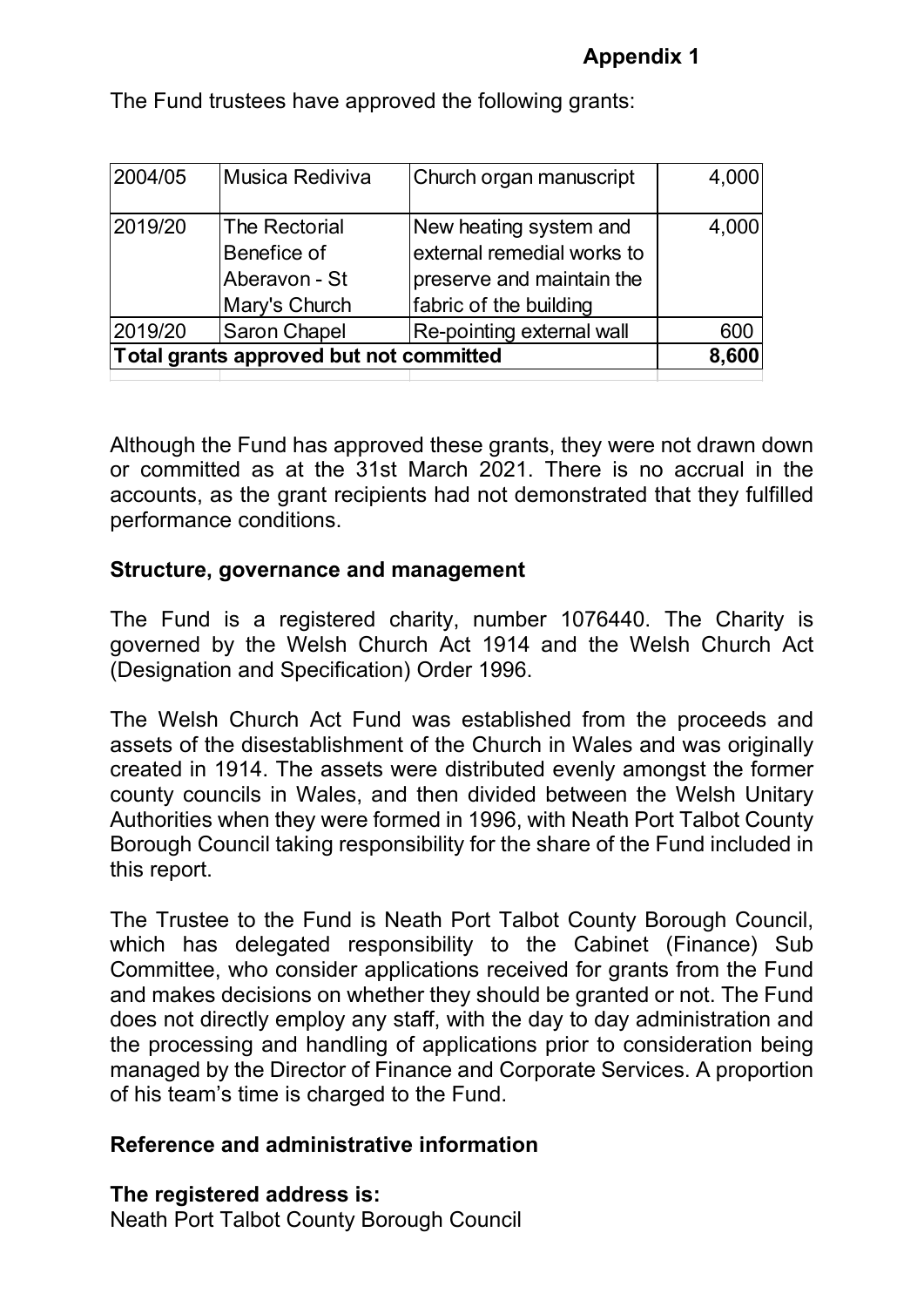Finance and Corporate Services Directorate Civic Centre Port Talbot SA13 1PJ

## **The Trustee is:**

Neath Port Talbot County Borough Council, with responsibility delegated to the Cabinet (Finance) Sub Committee.

The following advisors have assisted the trustees in the year:

## **Honorary Treasurer:**

Mr Hywel Jenkins Director of Finance and Corporate Services Neath Port Talbot County Borough Council Civic Centre Port Talbot SA13 1PJ

## **Independent Examiner:**

Mr Derwyn Owen On behalf of the Auditor General for Wales 24 Cathedral Road Cardiff CF11 9LJ

#### **Bankers:**

Santander Commercial Bank Bridle Road Bootle Merseyside L30 4GB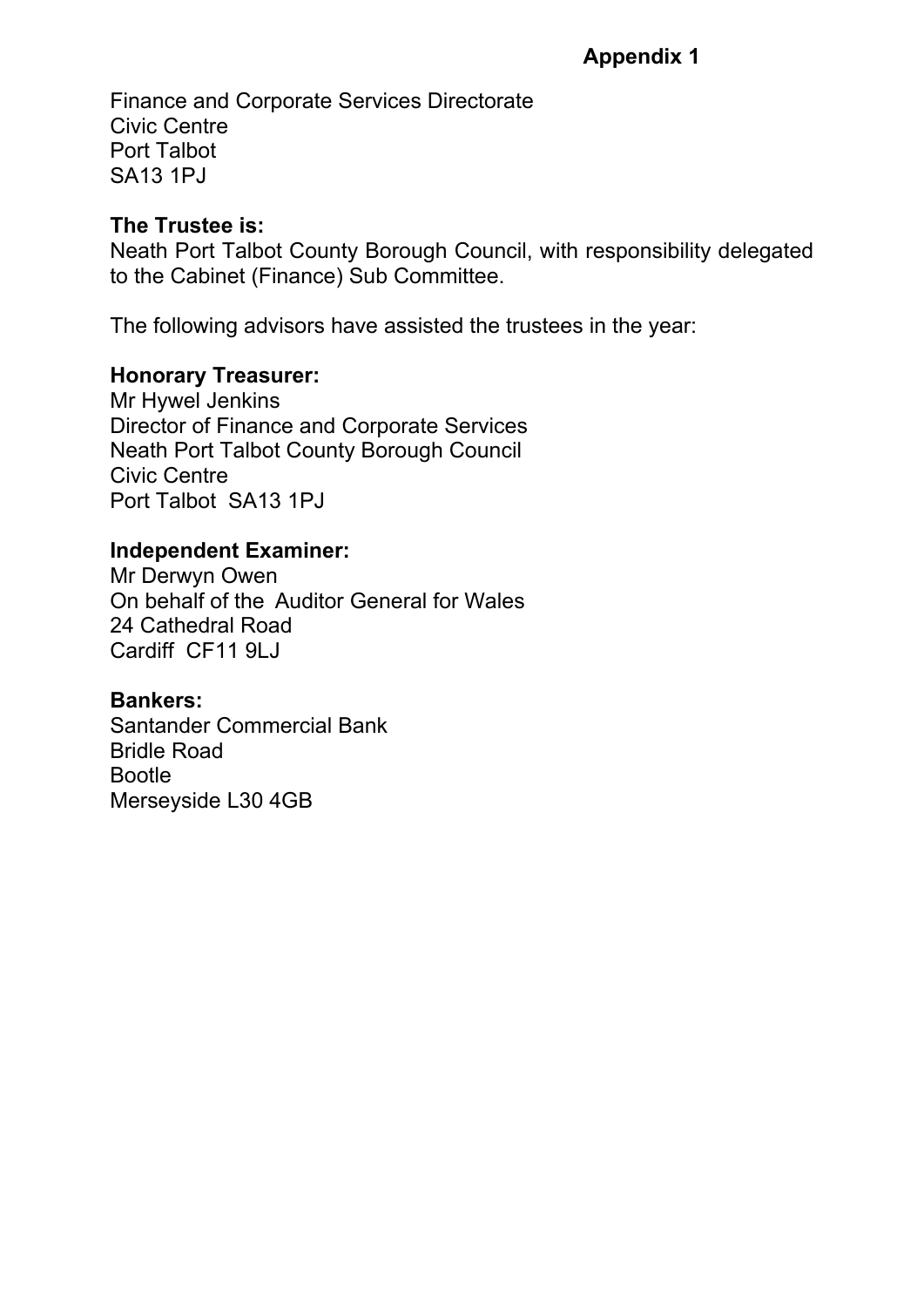#### **Trustees' responsibilities in relation to the financial statements**

The charity trustees are responsible for preparing a trustees' annual report and financial statements in accordance with applicable law and United Kingdom accounting standards (UK Generally Accepted Accounting Practice).

The law applicable to charities in England and Wales requires the charity trustees to prepare financial statements for each year, which give a true and fair view of the state of affairs of the charity and of the resources and application of the resources of the charity for the accounting period. In preparing the financial statements, the trustees are required to:

- Select suitable accounting policies and then apply them consistently
- Observe the methods and principles in the applicable Charities Statement of Recommended Practice
- Make judgements and estimates that are reasonable and prudent
- State whether applicable accounting standards have been followed, subject to any material departures disclosed and explained in the financial statements
- Prepare the financial statements on the going concern basis unless it is inappropriate to presume that the charity will continue in business.

The trustees are responsible for keeping proper accounting records that disclose with reasonable accuracy at any time the financial position of the charity and to enable them to ensure that the financial statements comply with the appropriate Act and the applicable Charities Regulations. They are also responsible for safeguarding the assets of the charity and taking reasonable steps for the prevention and detection of fraud and other irregularities.

The trustees are responsible for the maintenance and integrity of the charity and financial information included on the charity's website. Legislation in the United Kingdom governing the preparation and dissemination of financial statements may differ from legislation in other jurisdictions.

Approved by the trustees 28<sup>th</sup> July 2021 and signed on their behalf by:

#### **Honorary Treasurer**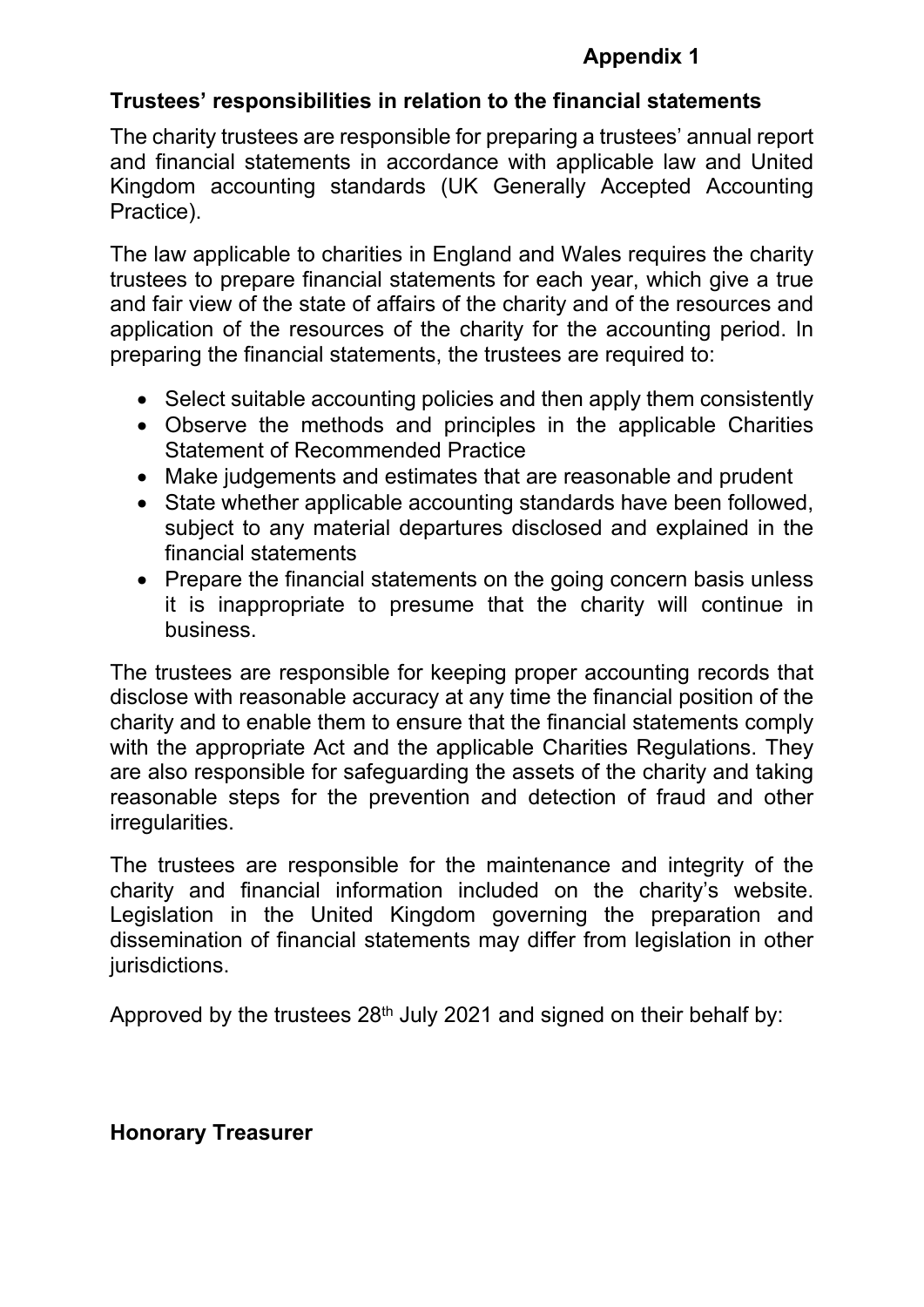## **Report of the independent examiner to the trustees of Neath Port Talbot Welsh Church Act Fund**

To be inserted once the independent examination is completed by Wales Audit Office.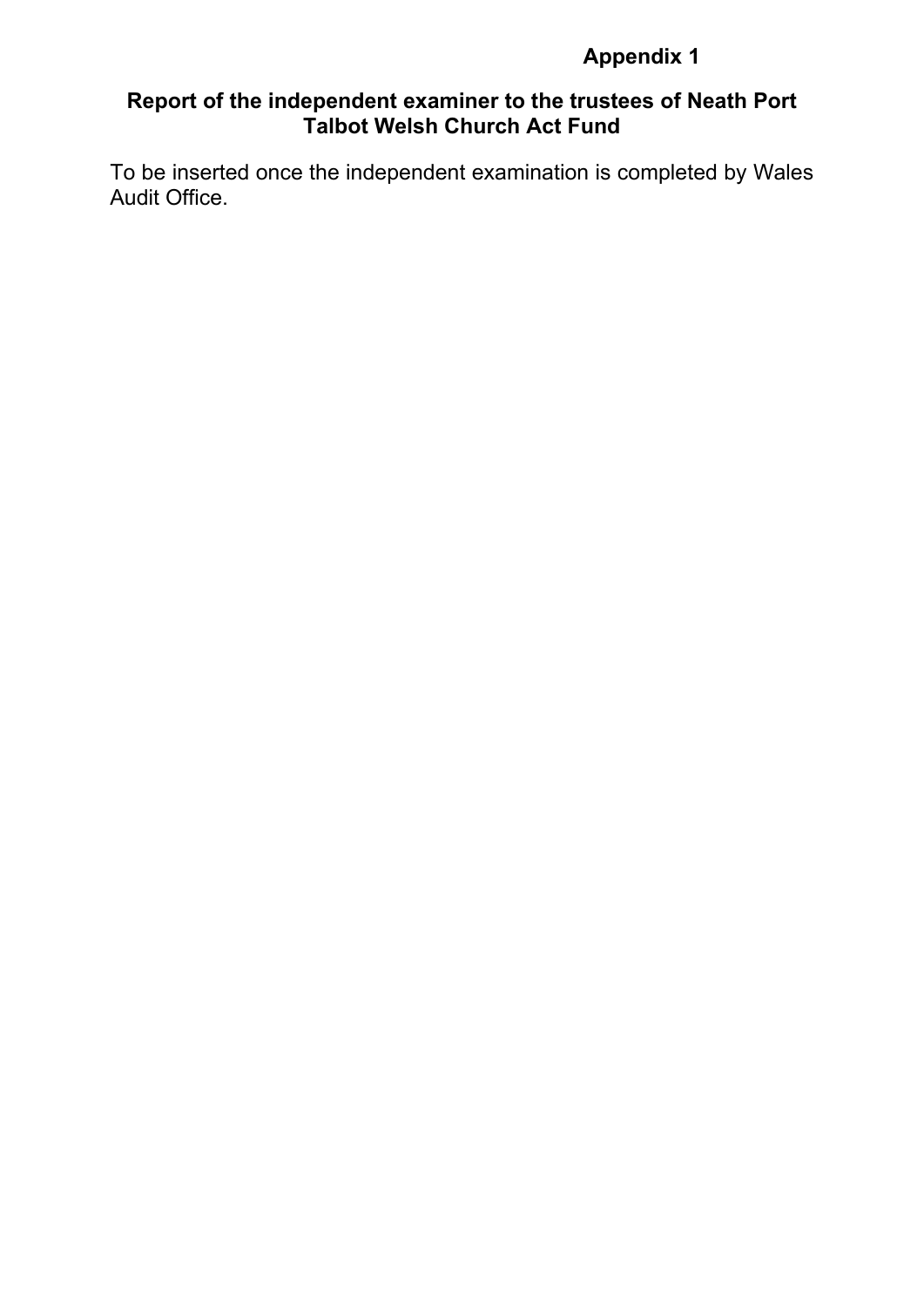# **Neath Port Talbot Welsh Church Act Trust Fund**

# **Statement of Financial Activities for the year ending 31st March**

|                                                              | <b>Note</b>    | <b>Total</b>        | <b>Total</b>        |
|--------------------------------------------------------------|----------------|---------------------|---------------------|
|                                                              |                | <b>Unrestricted</b> | <b>Unrestricted</b> |
|                                                              |                | <b>Funds</b>        | <b>Funds</b>        |
|                                                              |                | 2019/20             | 2020/21             |
|                                                              |                | £                   | £                   |
| <b>Incoming resources</b>                                    |                |                     |                     |
| Investment income                                            | $\overline{2}$ | 3,975               | 1,015               |
| <b>Estate Rental income</b>                                  | 3              | 303                 | 314                 |
| <b>Total Income</b>                                          |                | 4,278               | 1,329               |
| <b>Resources expended</b>                                    |                |                     |                     |
| Governance/admin costs:                                      |                |                     |                     |
| Management and administration                                | 4              | (2,966)             | (2,822)             |
| Governance costs                                             | 5              | (879)               | (13)                |
| <b>Expenditure on charitable activities:</b>                 |                |                     |                     |
| Grants                                                       | 6              | (2,000)             | (1,000)             |
| <b>Total expenditure</b>                                     |                | (5, 845)            | (3,835)             |
| Net income/(expenditure) before<br>investment gains/(losses) |                | (1, 567)            | (2,506)             |
| Gains/(losses) on investment assets                          | $\overline{7}$ |                     | 430                 |
| Net movements in funds                                       |                | (1, 567)            | (2,076)             |
| <b>Reconciliation of Funds</b>                               |                |                     |                     |
| <b>Total Funds brought Forward</b>                           |                | 620,099             | 618,532             |
| <b>Total Funds Carried Forward</b>                           |                | 618,532             | 616,456             |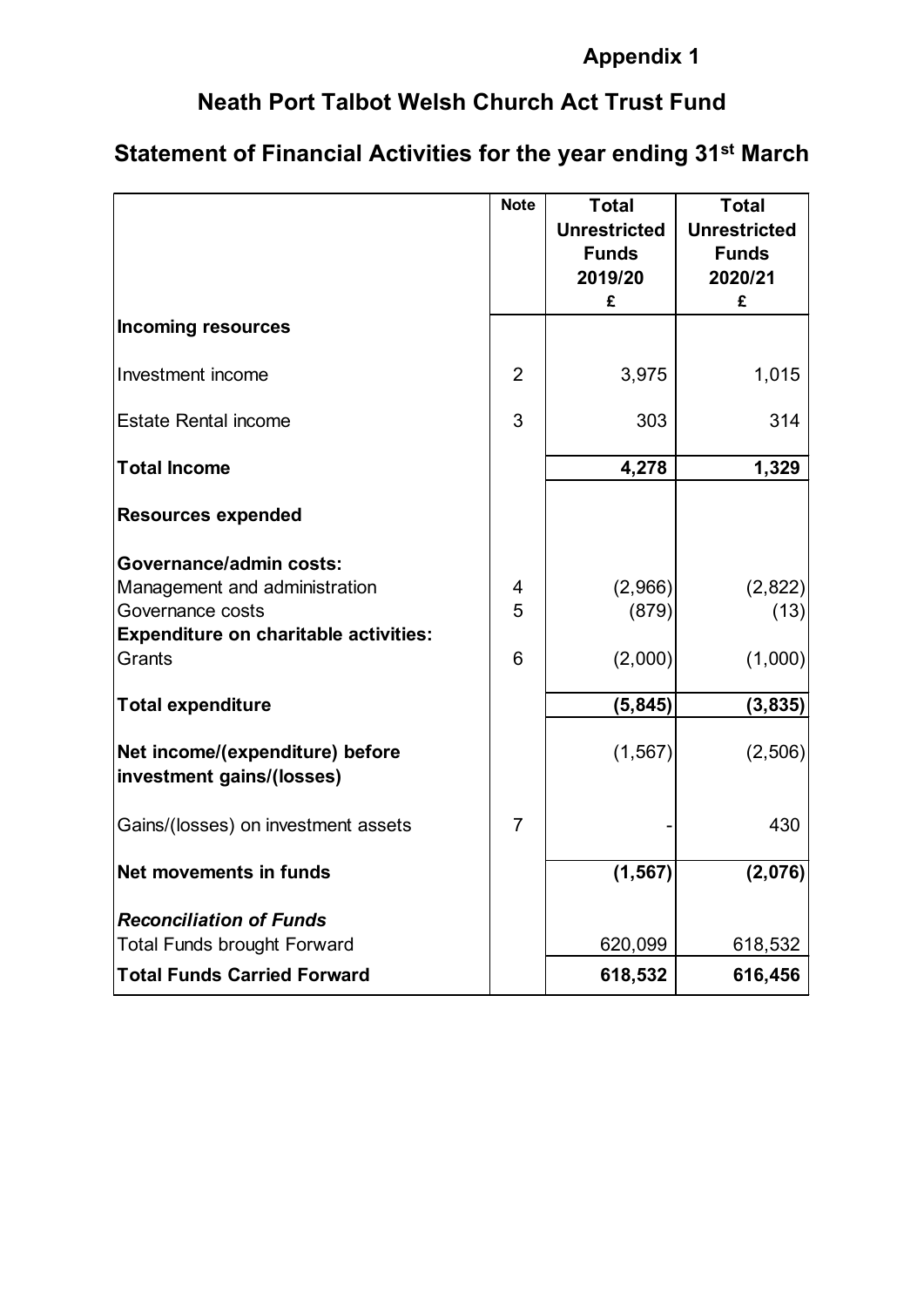# **Neath Port Talbot Welsh Church Act Trust Fund**

# **Balance Sheet as at 31st March**

|                                              | <b>Note</b> | 31-Mar-20 | 31-Mar-21 |
|----------------------------------------------|-------------|-----------|-----------|
|                                              |             | £         | £         |
| <b>Fixed Assets</b>                          |             |           |           |
| <b>Tangible Investment Assets</b>            | 8           | 90,877    | 91,307    |
| <b>Total Fixed Assets</b>                    |             | 90,877    | 91,307    |
| <b>Current Assets</b>                        |             |           |           |
| <b>Debtors</b>                               | 9           | 5,317     | 2,396     |
| <b>Short Term Investments</b>                | 10          | 523,739   | 523,545   |
| <b>Total Current Assets</b>                  |             | 529,056   | 525,941   |
|                                              |             |           |           |
| <b>Liabilities</b>                           |             |           |           |
| Creditors: Amounts falling due within 1 year | 11          | (1,401)   | (792)     |
| <b>Net Current Assets</b>                    |             | 527,655   | 525,149   |
| <b>Total Net Assets</b>                      |             | 618,532   | 616,456   |
|                                              |             |           |           |
| The Funds of the Charity                     |             |           |           |
| <b>Unrestricted Income Funds</b>             | 12          |           |           |
| <b>Fund Balance</b>                          |             | 537,355   | 537,785   |
| <b>Income Accumulation Account</b>           |             | 81,177    | 78,671    |
| <b>TOTAL CHARITY FUNDS</b>                   |             | 618,532   | 616,456   |

The following notes form part of these accounts.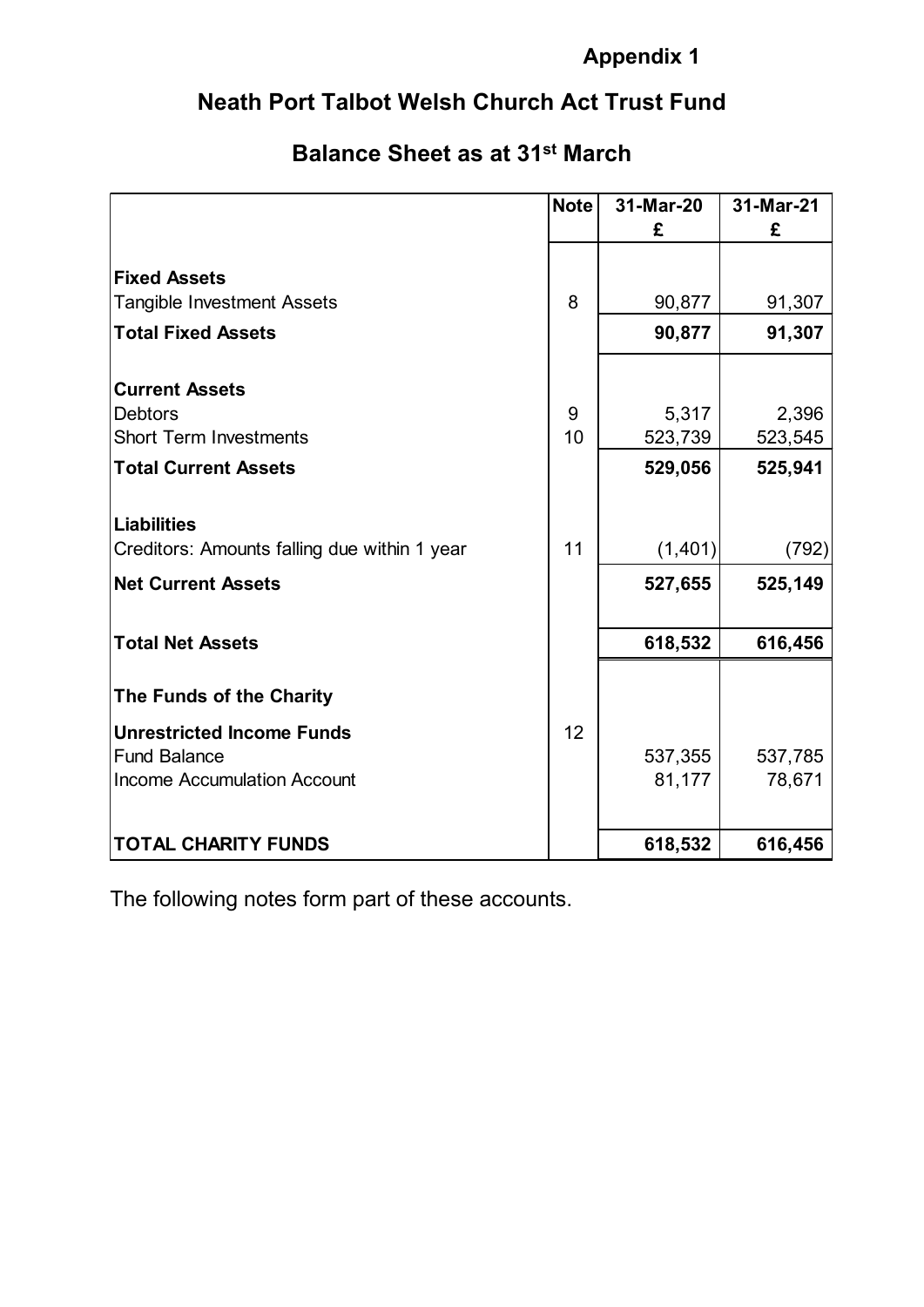## **Neath Port Talbot Welsh Church Act Trust Fund**

#### **Notes to the accounts**

#### **1. Accounting Policies**

#### **a) Basis of preparation and assessment of going concern**

The financial statements have been prepared in accordance with the requirements of the Welsh Church Act and the Statement of Recommended Practice: Accounting and Reporting by Charities preparing their accounts in accordance with the Financial Reporting Standard applicable in the UK (FRS102), the Charities Act 2011 and UK Generally Accepted Practice as it applies from January 2015.

The financial statements have been prepared to give a "true and fair" view and have departed from the Charities (Accounts and Reports) Regulations 2008 only to the extent required to provide a "true and fair view". This departure has involved following Accounting and Reporting by Charities preparing their accounts in accordance with the Financial Reporting Standard applicable in the UK (FRS 102) issued on the 16th July 2014 rather than the Accounting and Reporting by Charities: Statement of Recommended Practice effective from 1st April 2005, which has since been withdrawn.

The accounts have been prepared under the historical cost convention with items recognised at cost or transaction value unless otherwise stated in the relevant note to the accounts.

#### **b) Fund structure**

The Welsh Church Act Fund was established from the proceeds and assets of the disestablishment of the Church in Wales and was originally created in 1914. The assets were distributed evenly amongst the former county councils in Wales, and then divided between the Welsh Unitary Authorities when they were formed in 1996, with Neath Port Talbot County Borough Council taking responsibility for the share of the Fund included in this report. Funds are unrestricted funds which are available for use at the discretion of the Trustee in furtherance of the general objectives of the Charity and which have not been designated for other purposes.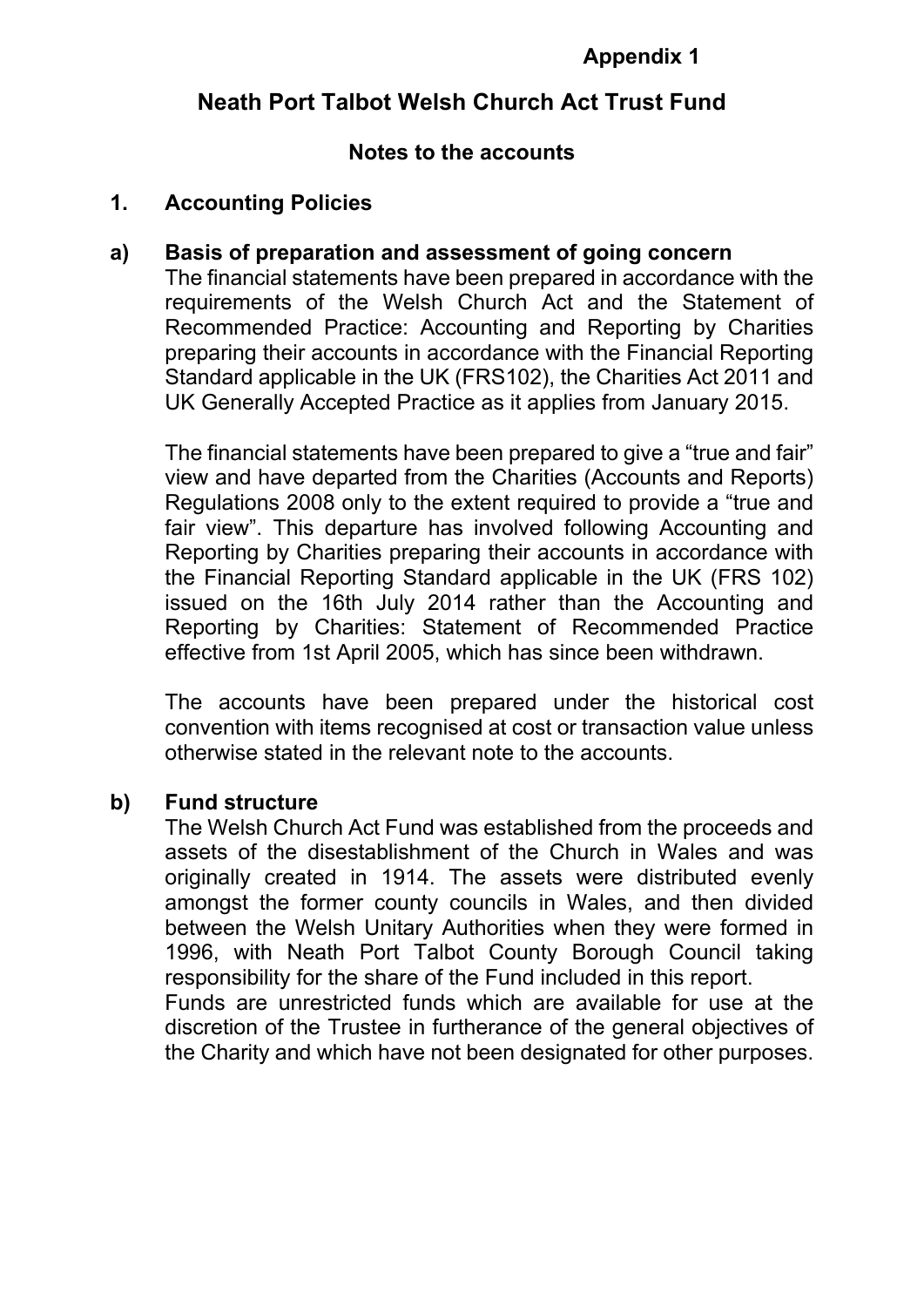## **c) Basis of Accounting**

The accounts have been prepared using the accruals basis and there has been no change to this accounting basis.

Income is recognised once the trust fund becomes entitled to the income and there is sufficient certainty that the income will be received and the amount receivable can be measured reliably.

Expenditure or the liability to spend is recognised as soon as there is a legal or constructive obligation committing the trust fund to that expenditure. All expenditure on governance and support services is accounted for on an accruals basis.

Grants payable are accrued where there is certainty that the funds will be drawn down. However, where grants awarded are subject to the recipient fulfilling performance conditions, the grant is only accrued at the time that the performance conditions are met.

#### **2. Investment Income**

The Welsh Church Act Fund holds short term cash deposits with Neath Port Talbot County Borough Council. These investments operate on an instant access basis, and interest is based on the Council's return on its investments. The average interest rate for 2020/21 was 0.18% (2019/20 was 0.71%).

Details of short term deposits are provided at Note 10.

#### **3. Other income**

The Welsh Church Act Fund receives rental income from various properties, land and wayleaves. Further details of the properties are included in note 8 to the Balance Sheet.

#### **4. Management and Administration/Related parties**

The Fund has paid Neath Port Talbot Council £2,273 (2019/20 £2,228) for financial support services and £549 (2019/20 £538) for legal advice.

These payments are the only related party transactions within these accounts.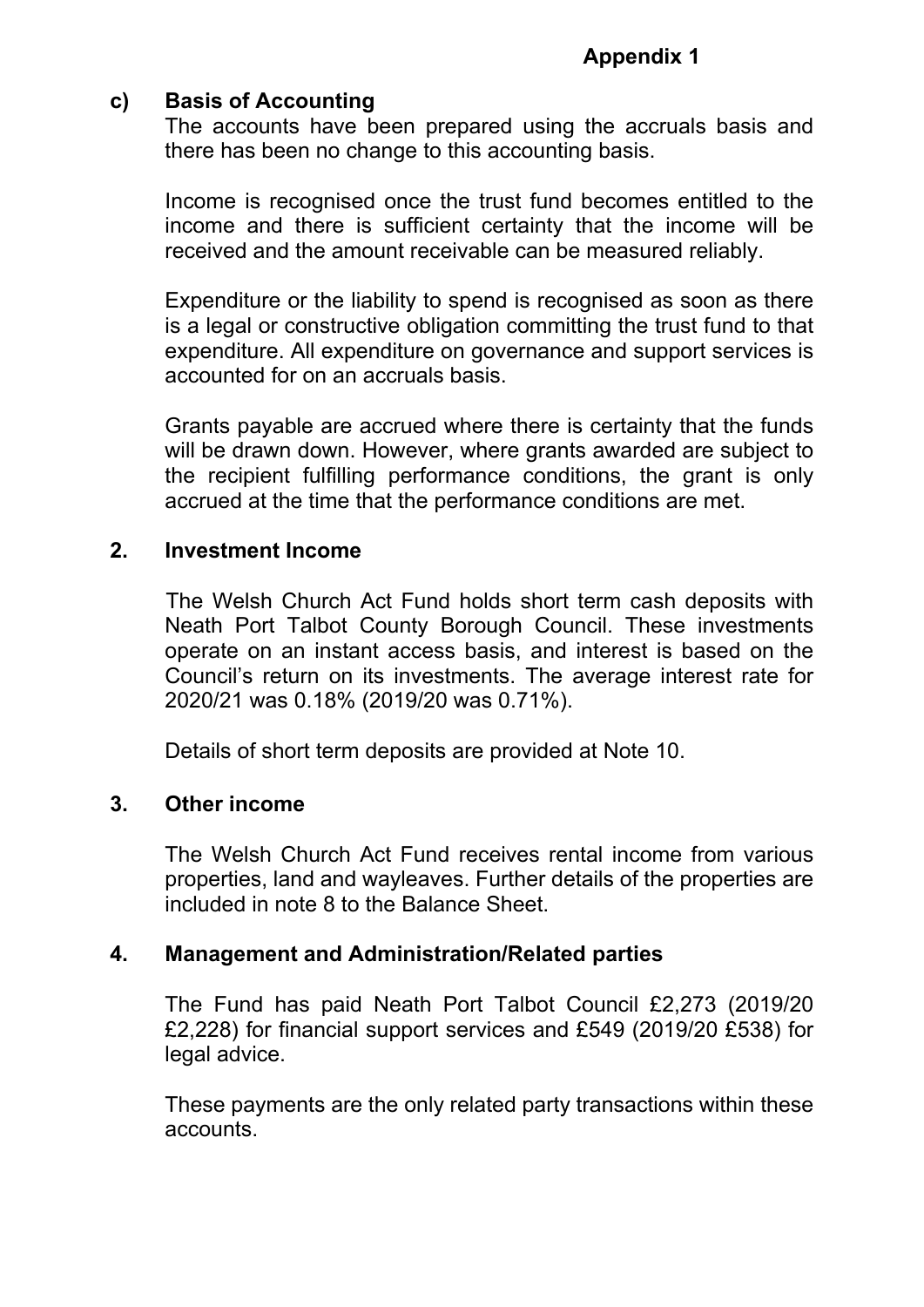## **5. Governance costs**

Wales Audit Office plans to charge £667 for their independent examination of the Fund. The actual cost for 2019/20 was £646 reduced from the estimate charge of £1,300.

#### **6. Grants**

The Fund has paid out or committed the following grants:

| Year<br>approved | <b>Name</b>                   | <b>Purpose</b>           | <b>Payment</b><br>made |
|------------------|-------------------------------|--------------------------|------------------------|
| 2020/21          | <b>St Davids Church</b>       | Costs towards a new flat | 1,000                  |
|                  | <b>Building Fund</b>          | roof                     |                        |
|                  | Total grants paid during year |                          | 1,000                  |

The Fund trustees have approved the following grants.

| 2004/05                                 | Musica Rediviva                                                | Church organ manuscript                                                                                     | 4,000 |
|-----------------------------------------|----------------------------------------------------------------|-------------------------------------------------------------------------------------------------------------|-------|
| 2019/20                                 | The Rectorial<br>Benefice of<br>Aberavon - St<br>Mary's Church | New heating system and<br>external remedial works to<br>preserve and maintain the<br>fabric of the building | 4,000 |
| 2019/20                                 | Saron Chapel                                                   | Re-pointing external wall                                                                                   | 600   |
| Total grants approved but not committed |                                                                | 8,600                                                                                                       |       |

Although the Fund has approved these grants, they are not accrued in the accounts, as the grant recipients had not demonstrated that they fulfilled performance conditions by 31st March.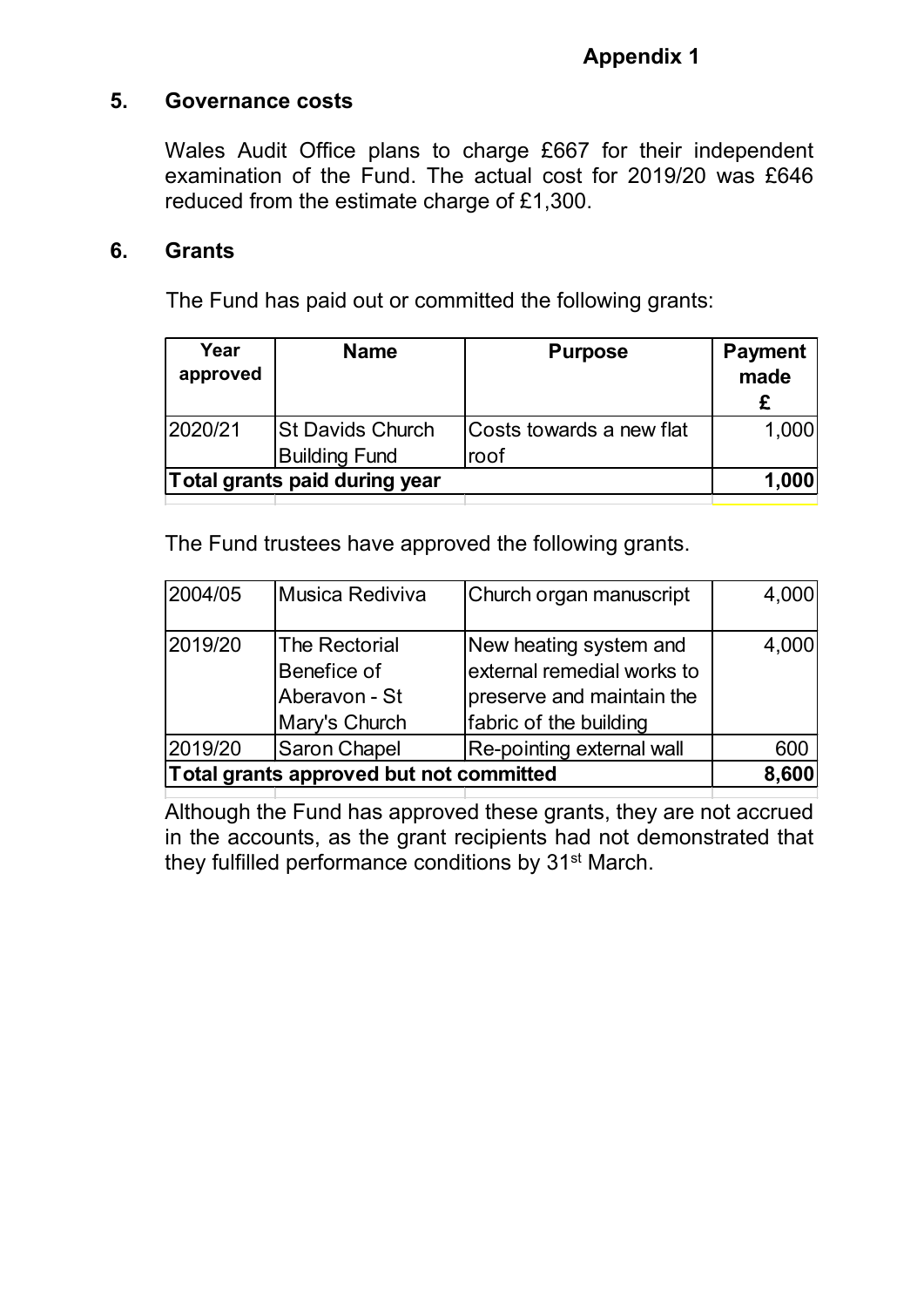## **7. Gains or losses on investment assets**

#### **8. Tangible Investment Assets**

The tangible investment assets relate to holdings of agricultural land and buildings and freehold reversions. The valuer has undertaken an annual revaluation review and confirmed that there is no requirement to restate the valuation position. Details of the holdings are as follows:

| <b>Details</b>                   |                                              | Value       | Value     |
|----------------------------------|----------------------------------------------|-------------|-----------|
|                                  |                                              | 31-Mar-20   | 31-Mar-21 |
|                                  |                                              | £           | £         |
| <b>Vale of Neath</b>             |                                              |             |           |
| <b>Residential Neath</b>         | 80 Llantwit Road, Neath                      | 18,600      | 18,600    |
| Agricultural Land                | Llantwit Road Neath opp<br>St Illtyds Church | 3,250       | 3,250     |
| <b>Agricultural Land</b>         | Glebe under canal                            | 100         | 100       |
| <b>Land Cadoxton Neath</b>       | 5.4 Acres at Cwmbach<br>Road                 | 12,049      | 12,049    |
| <b>Land Cadoxton Neath</b>       | 3.74 Acres North of<br>Cwmbach Road          | 7,500       | 7,500     |
| <b>Land Cadoxton Neath</b>       | 0.4 Acres South of<br>Cwmbach Road           | 500         | 500       |
| Misc. Interest Cadoxton Neath    | Garage Site, Cwmbach<br>Road                 | 2,000       | 2,000     |
| Misc. Interest Cadoxton Neath    | Garage Site, Glebeland<br><b>Street</b>      | 2,000       | 2,000     |
| <b>Land Cadoxton Neath</b>       | Land and stream<br>adjoining 25 Church       |             |           |
| <b>Total</b>                     |                                              | 46,000      | 46,000    |
| <b>Vale of Neath - Wayleaves</b> |                                              |             |           |
| <b>Cadoxton Neath</b>            | Land North West of<br>Cwmbach Road           | 177         | 177       |
|                                  |                                              | 177         | 177       |
| Vale of Glamorgan - Agricultural |                                              |             |           |
| Peterson-Super-Ely               | Gwern y Gae Uchaf Farm                       | 20,500      | 20,500    |
| Peterson-Super-Ely               | <b>Backway Farm</b>                          | 24,200      | 24,200    |
| <b>Total</b>                     |                                              | 44,700      | 44,700    |
| Vale of Glamorgan - Wayleaves    |                                              |             |           |
| Peterson-Super-Ely               | East of the Fruit Garden                     | 0           | 430       |
|                                  |                                              | $\mathbf 0$ | 430       |
|                                  |                                              |             |           |
| <b>TOTAL FIXED ASSETS</b>        |                                              | 90,877      | 91,307    |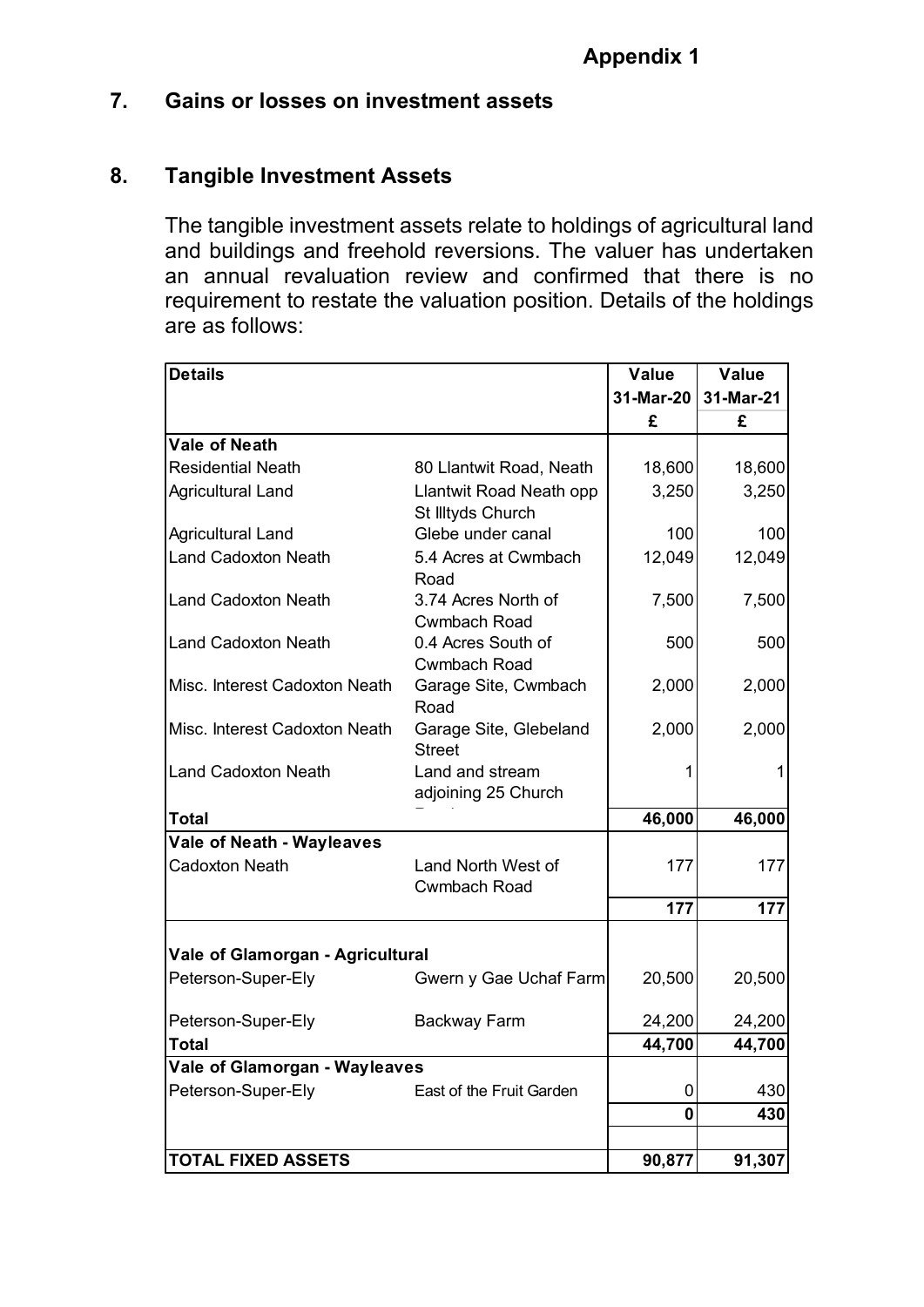## **9. Analysis of Debtors**

The debtors falling due within one year are as follows:

|                   | 31-Mar-20 | 31-Mar-21 |
|-------------------|-----------|-----------|
|                   |           |           |
| Investment Income | 3,975     | 1.015     |
| IEstate rentals   | 1.342     | 1,381     |
| ∣Total            | 5,317     | 2.396     |

## **10. Analysis of Short term investments**

The trust fund's short term investments are held as deposits with Neath Port Talbot Council, with interest based on the average investment rate.

|                       | 31-Mar-20 | 31-Mar-21 |
|-----------------------|-----------|-----------|
|                       |           |           |
| Opening value         | 525,327   | 523,739   |
| Additions/Investments | (1,588)   | 1941      |
| <b>Total</b>          | 523,739   | 523,545   |

#### **11. Analysis of Creditors**

The creditors falling due within one year are as follows:

|                                  | 31-Mar-20 | 31-Mar-21 |
|----------------------------------|-----------|-----------|
|                                  |           |           |
| Independent examination fees     | (1,300)   | (667      |
| <b>Estate rental prepayments</b> | 101)      | (125)     |
| Total                            | (1,401)   | 792)      |